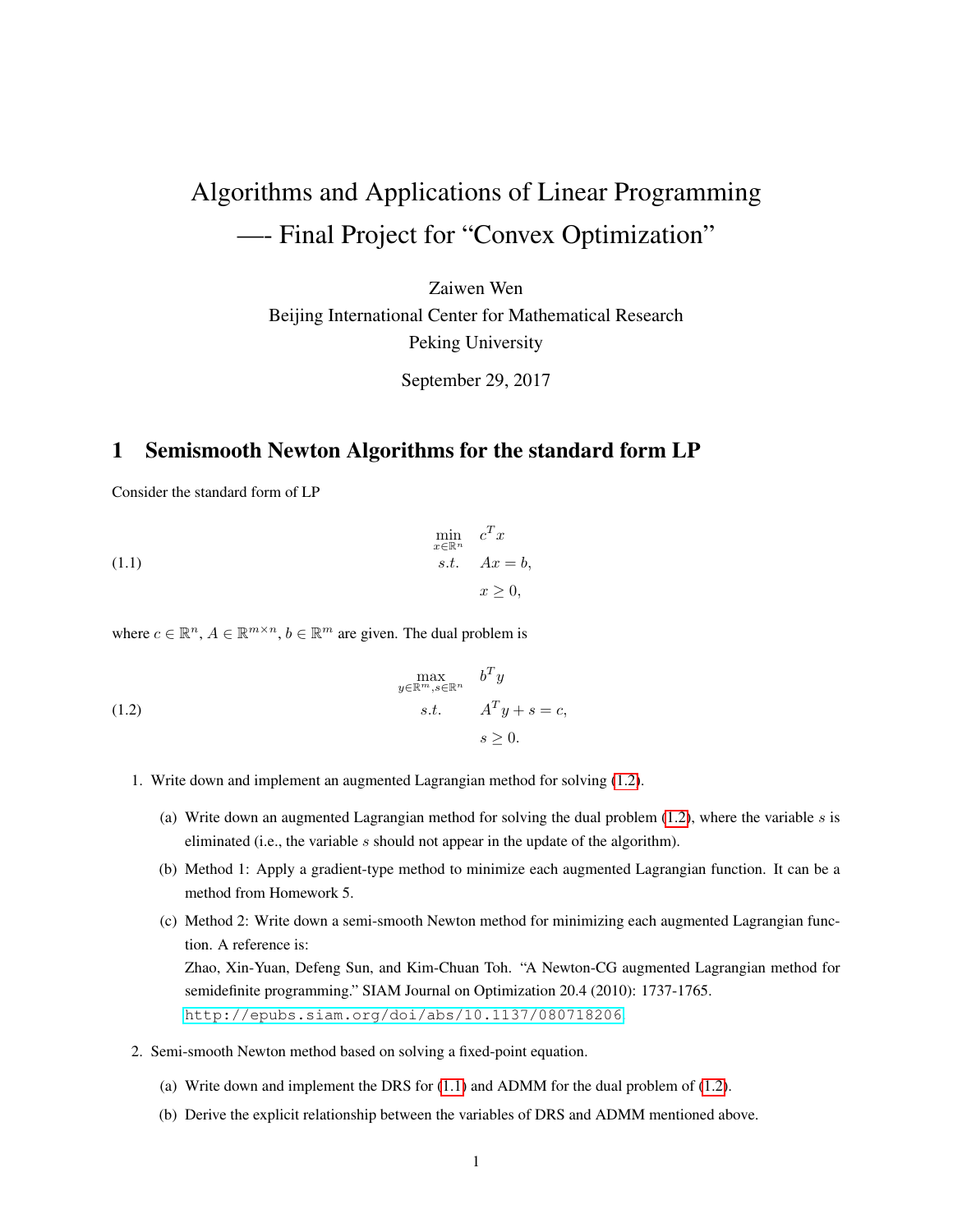- (c) Write down and implement a regularized semi-smooth Newton method for solving [\(1.1\)](#page-0-1). References are sections 3 and 4 in
	- Yongfeng Li, Zaiwen Wen, Chao Yang, Yaxiang Yuan, A Semi-smooth Newton Method for Solving Semidefinite Programs in Electronic Structure Calculations, <https://arxiv.org/abs/1708.08048>
- 3. Requirement:
	- (a) The interface of each method should be written in the following format

 $[x, out] = method_name(c, A, b, opts, x0);$ 

Here, c, A and b are given data, opts is a struct which stores the options of the algorithm, out is a struct which saves all other output information. The parameter x0 is an optional given input initial solution. In other words, x0 is not necessarily required as an input. The programming language can be Matlab or Python.

- (b) Test problems:
	- Random data:

 $n = 100;$  $m = 20;$  $A = rand(m, n);$  $xs = full(abs(sprandn(n,1,m/n)))$ ;  $b = A \star xs;$  $y = \text{randn}(m,1);$  $s = \text{rand}(n, 1) \cdot *(\text{x} s == 0);$ c =  $A' * y + s;$ 

• Netlib test problems. A matlab version of these data can be found at: [http://bicmr.pku.edu.cn/˜wenzw/code/MPS-presolve-mat.zip](http://bicmr.pku.edu.cn/~wenzw/code/MPS-presolve-mat.zip) Note that the problems in the Netlib may not be in the standard form [\(1.1\)](#page-0-1). They can be as general as

(1.3) 
$$
\min_{\substack{x \in \mathbb{R}^n \\ s.t.}} c^T x
$$

$$
b_l \leq Ax \leq b_u,
$$

$$
t_l \leq x \leq t_u.
$$

- (c) Compare the efficiency (cpu time) and accuracy (checking optimality condition) with the LP solvers in Mosek or Gurobi.
- (d) Prepare a report including
	- detailed answers to each question
	- numerical results and their iterpretation
- (e) Pack all of your codes in one file named as "proj2-name-ID.zip" and send it to TA: pkuopt@163.com
- (f) If you get significant help from others on one routine, write down the source of references at the beginning of this routine.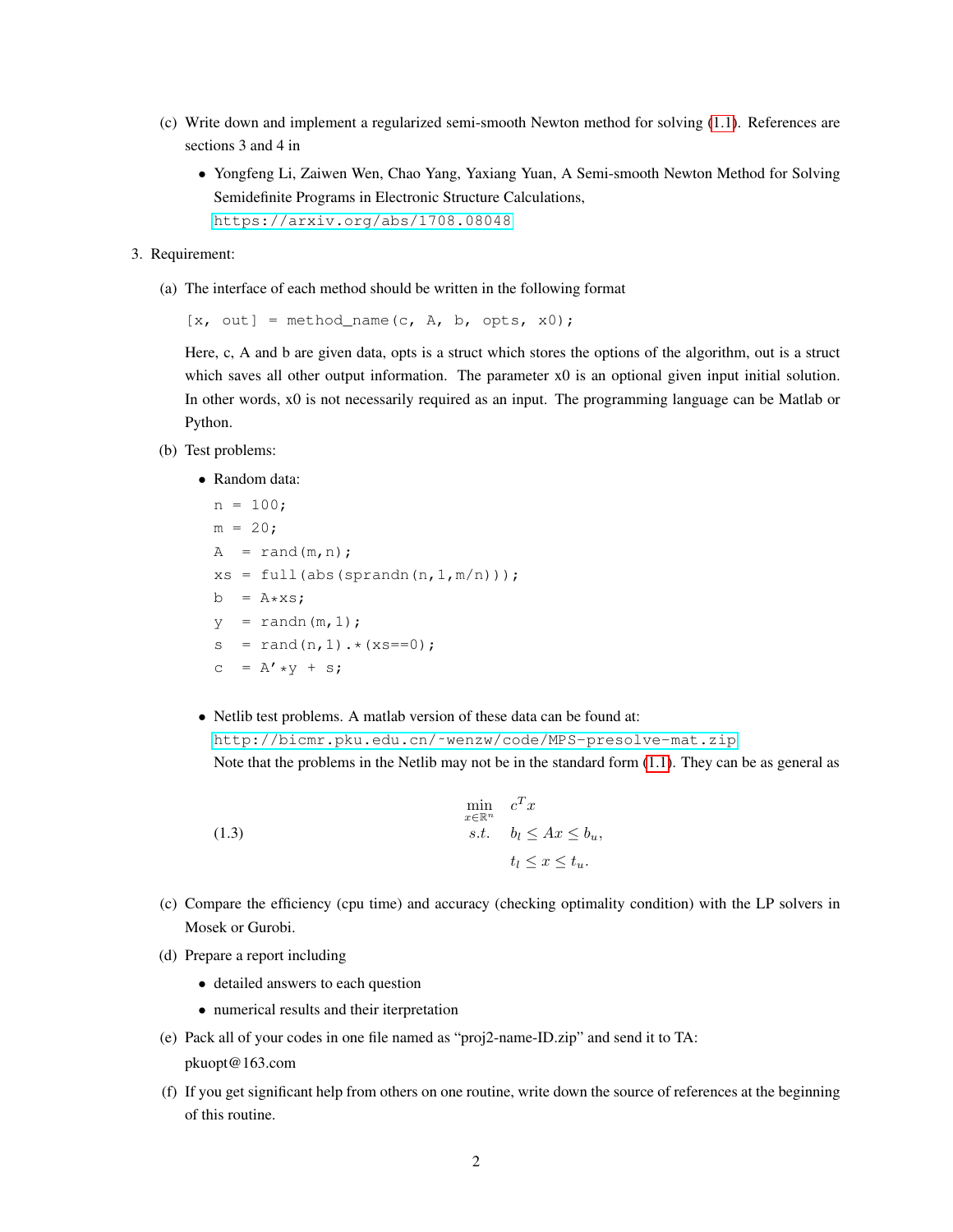## 2 Algorithms for large-scale Optimal Transport

<span id="page-2-0"></span>Consider the standard form of LP

(2.1)  
\n
$$
\min_{\pi \in \mathbb{R}^{m \times n}} \sum_{i=1}^{m} \sum_{j=1}^{n} c_{ij} \pi_{ij}
$$
\n
$$
s.t. \sum_{j=1}^{n} \pi_{ij} = \mu_i, \quad \forall i = 1, \dots, m,
$$
\n
$$
\sum_{i=1}^{m} \pi_{ij} = \nu_i, \quad \forall j = 1, \dots, n,
$$
\n
$$
\pi_{ij} \geq 0.
$$

- 1. Solve [\(2.1\)](#page-2-0) by calling mosek and gurobi directly in Matlab or python. The package "CVX" is not allowed to use here. Compare the performance between the simplex methods and interior point methods.
- 2. Write down and implement a first-order method, for example, the alternating direction method of multipliers.
- 3. Read the reference:

Jörn Schrieber, Dominic Schuhmacher, Carsten Gottschlich, DOTmark A Benchmark for Discrete Optimal Transport.

Then write down and implement one of the following methods:

- transportation simplex
- shortlist method
- shielding neighorhood method
- AHA method
- 4. Read the reference:

Samuel Gerber, Mauro Maggioni, Multiscale Strategies for Computing Optimal Transport. Then write down and implement the multiscale method.

- 5. Requirement:
	- (a) Test problems:
		- Generate some random data  $c, \mu$  and  $nu$ .
		- Find or construct the data sets in the references:
			- Jorn Schrieber, Dominic Schuhmacher, Carsten Gottschlich, DOTmark A Benchmark for Dis- ¨ crete Optimal Transport.
			- Samuel Gerber, Mauro Maggioni, Multiscale Strategies for Computing Optimal Transport.
	- (b) Compare the efficiency (cpu time) and accuracy (checking optimality condition) of different methods.
	- (c) Prepare a report including
		- detailed answers to each question
		- numerical results and their iterpretation